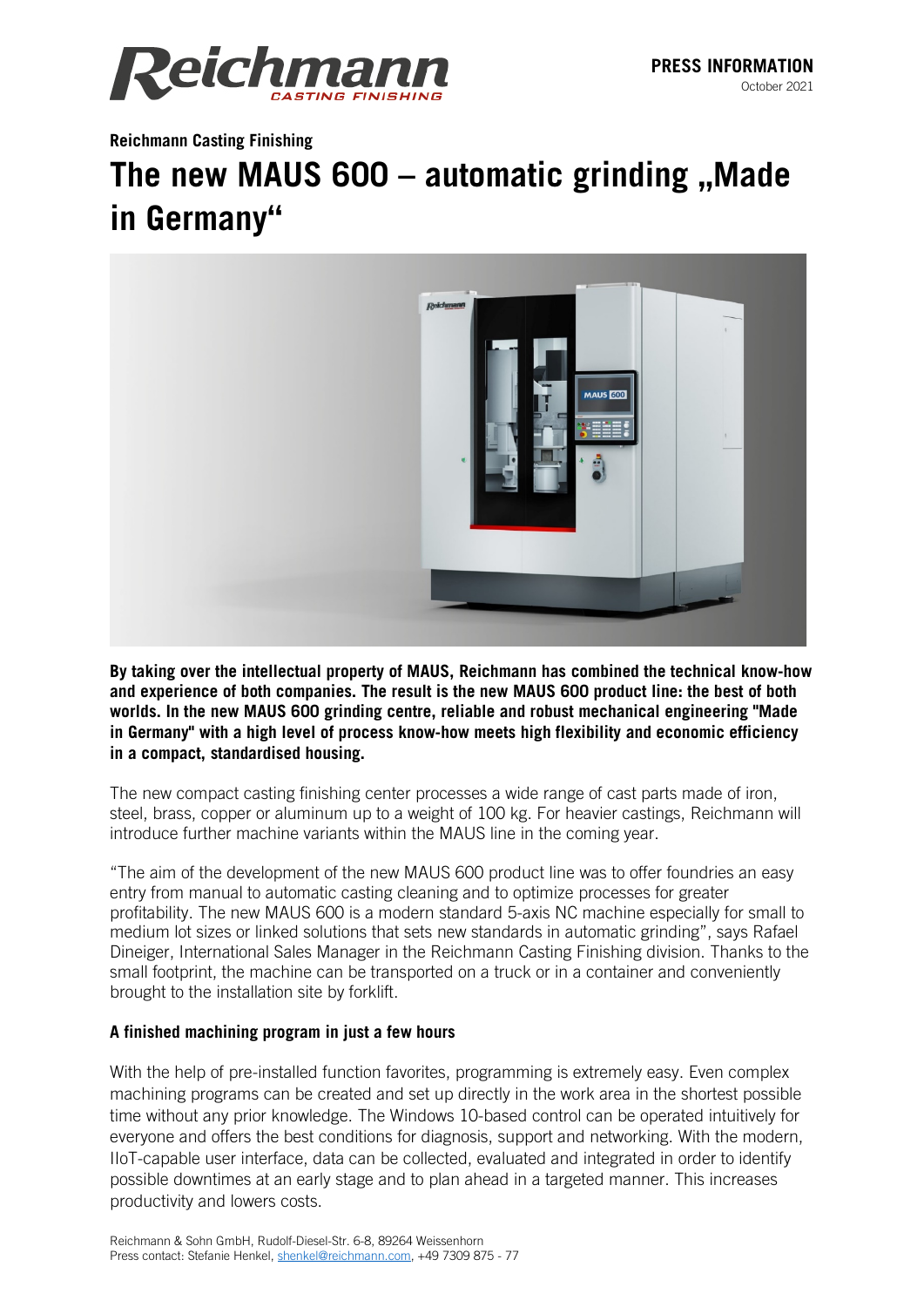

### **High profitability even with the smallest batch sizes**

In order not to waste a second in the set-up times for a new casting, the new MAUS 600 has a standardized device interface. In this way, the user can build a suitable fixture himself in a very short time. In this way, the machine can be used flexibly and economically for various cast parts, even in the smallest batch sizes. The machines with pallet changers automatically select the right machining program for different cast parts in mixed operation. Despite the pallet changer, the user only needs one fixture per casting, thus saving time and money. Various adapted spindle powers ensure high energy efficiency and reduced cycle times during machining.

### **New door version for optimized walking routes**

The MAUS 600 product line consists of three machine variants. With the door variants, Reichmann has created a novelty that enables particularly ergonomic loading directly on the machine. Compared to the light barrier variant, this saves the operator having to step back and forth for loading and unloading. At the same time, the control panel is within easy reach for programming and operation.



## **Ergonomics on all levels**

The new MAUS 600 offers maximum convenience for the user as standard. The front of the machines with a door can be opened completely and offers good access for cleaning and service. The extra-large residue chip drawer reduces the cleaning intervals and can be conveniently emptied with a forklift or pallet truck. The centralised lubrication system minimizes maintenance work and ensures minimal downtimes. The light barrier solution offers optimal conditions and accessibility for crane or robot loading. This makes it easier to load heavy cast parts.